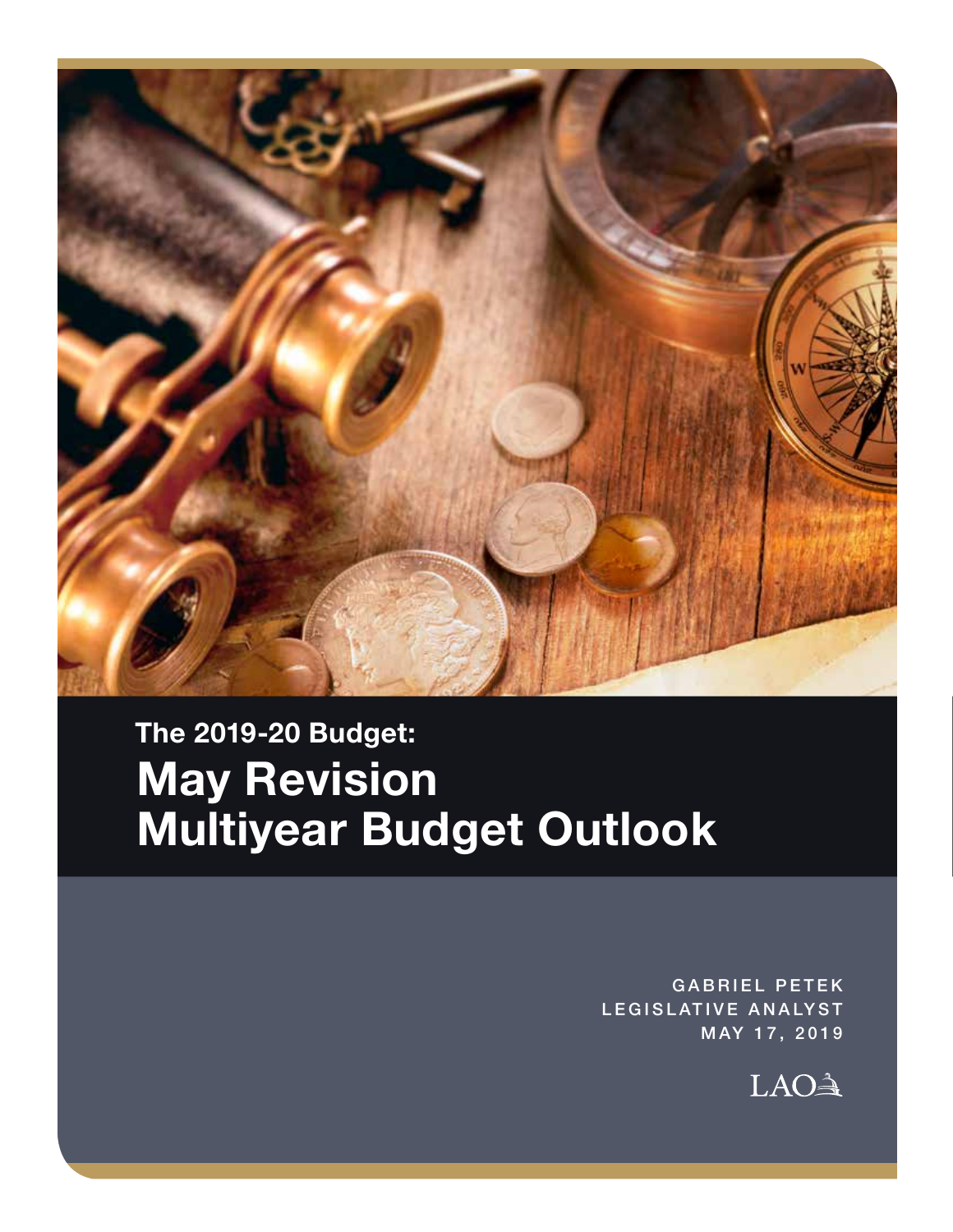2019-20 BUDGET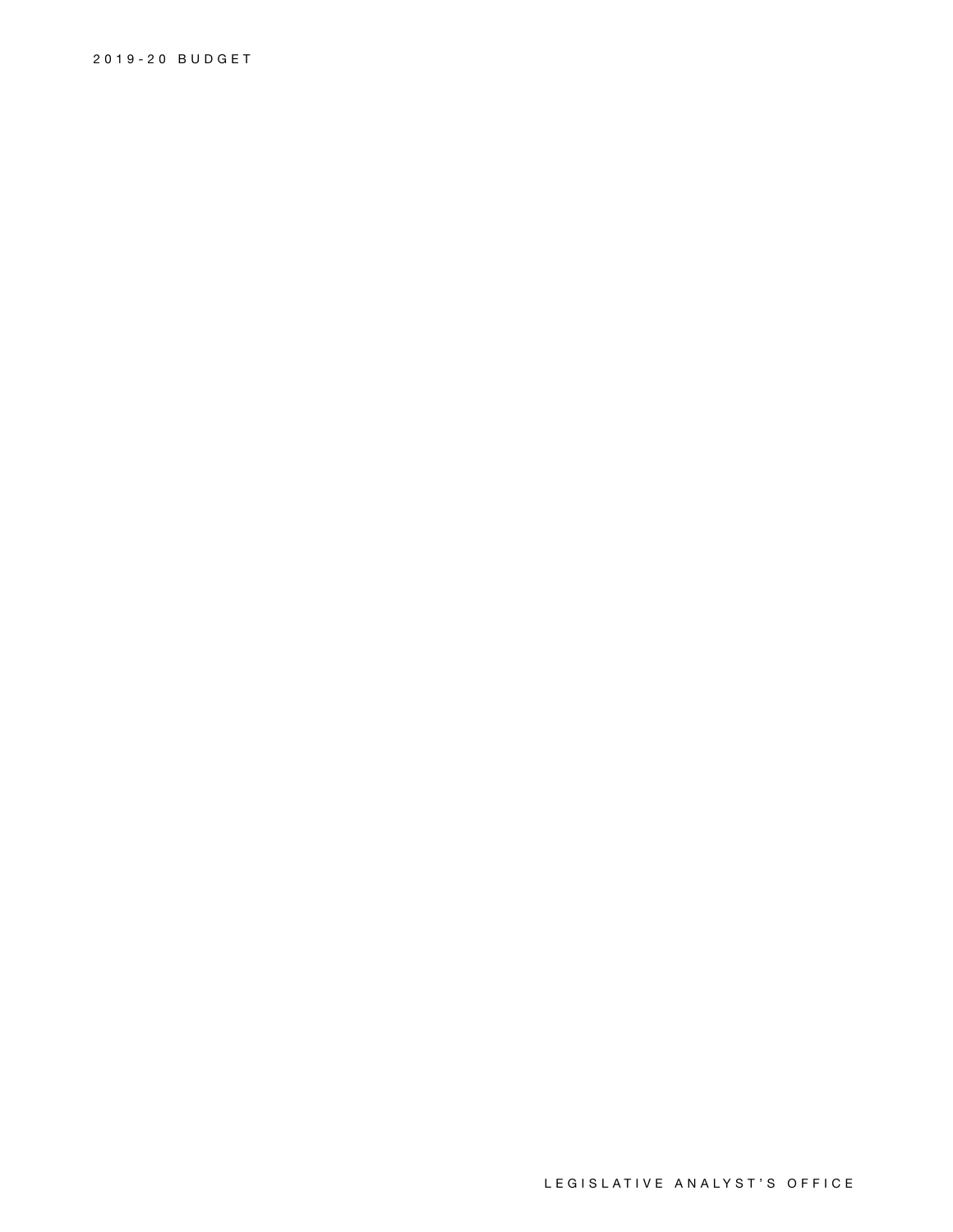## Executive Summary

This report presents our office's independent assessment of the condition of the state General Fund budget through 2022-23 assuming the economy continues to grow and all of the Governor's May Revision spending proposals are adopted.

*Multiyear Budget Condition Is Positive.* Under our multiyear outlook assumptions, the state budget has the capacity to pay for the Governor's May Revision proposals and still has an operating surplus—which could be available to respond to unanticipated cost increases, build additional reserves, or make additional commitments. In fact, although the Governor proposes to "sunset" four major categories of program expenditures (such as provider rate increases in Medi-Cal), our outlook suggests this action is not necessary to balance the budget. The figure below shows our projections of the budget's operating surpluses with and without the Governor's proposed sunsets. As the right side of the figure shows, under our revenue assumptions, operating surpluses persist even without the Governor's proposed sunsets.

*Recent Budgets Focused on Building Reserves to Prepare for Future.* In this report, we also analyze how well the Governor's proposed budget prepares the state for future budgetary challenges—such as a recession. Recently enacted budgets have focused on building reserves as the primary strategy for preparing the budget for the future. They also have focused new discretionary spending proposals on one-time, rather than ongoing, purposes. For example, in 2016-17 and 2018-19, the Legislature committed roughly half of the budget's estimated surplus to increasing reserves. These budgets also committed a relatively small amount of new resources to ongoing spending. (This comparison excludes 2017-18 because the state faced a

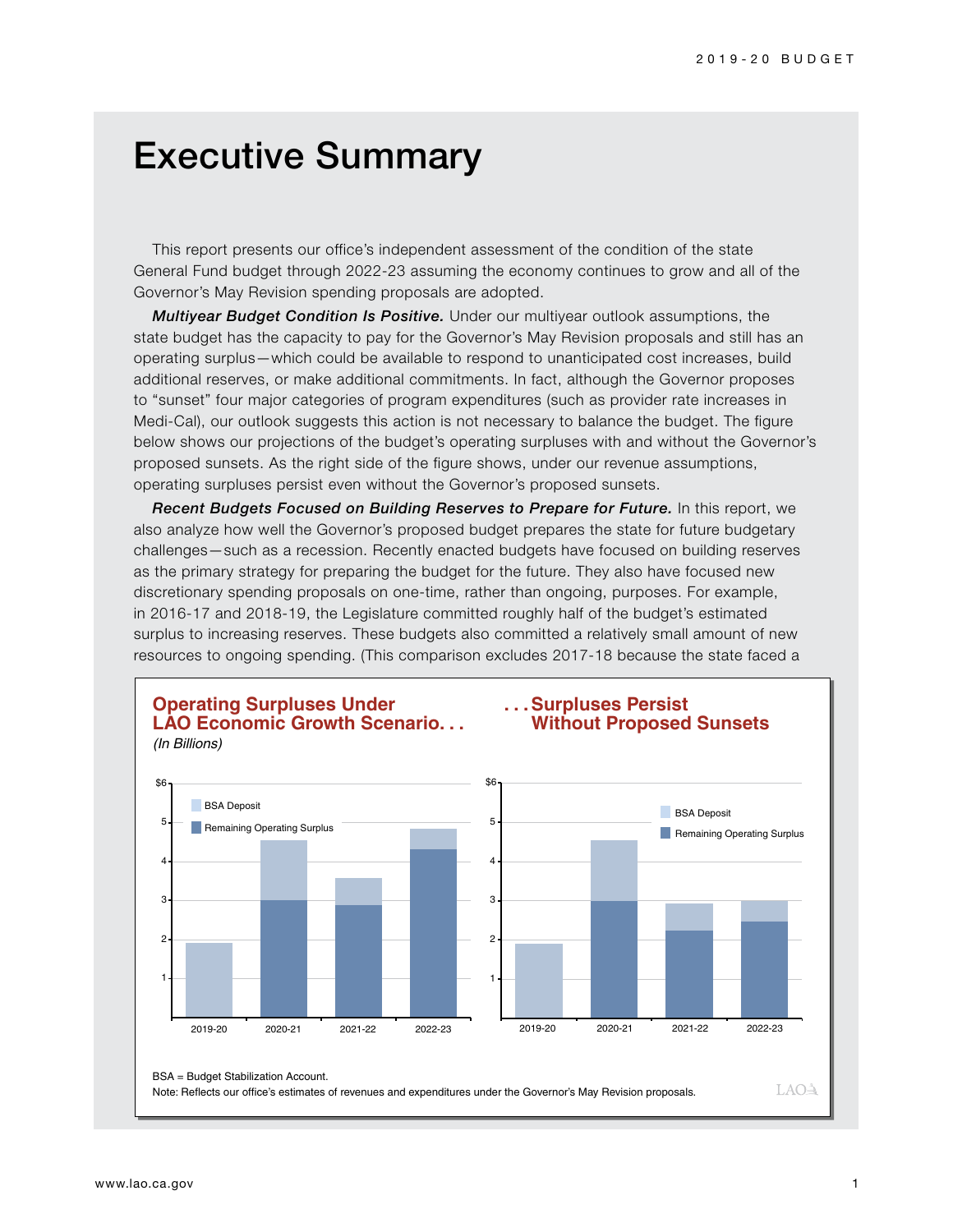small budget problem—or a "deficit"—in January of that year, meaning there was no comparable surplus for 2017-18.)

*Governor Places a Much Lower Emphasis on Building More Discretionary Reserves . . .*  In his proposed budget, the Governor's revenue estimates indicate the state has a much larger available surplus to allocate compared to recent years. In both dollar and percentage terms, however, the Governor allocates much less of this surplus to building more discretionary reserves. Moreover, the Governor proposes allocating more available funding, in dollar terms, to new ongoing spending commitments. Specifically, as shown in the figure below, he proposes new ongoing spending of \$3.4 billion (growing to \$4.4 billion upon full implementation), compared to recent levels of \$300 million and \$1.3 billion in 2016-17 and 2018-19.

*. . . And Instead Focuses on Paying Down State Debt.* The Governor has stated that one of the primary objectives of his budget is to better prepare the state for a future challenge. To accomplish this, the Governor proposes to pay down state debts (which he refers to as a plan to build budget resilience). In particular, the Governor proposes allocating \$9.5 billion of available discretionary resources to repaying state debts, including paying down pension liabilities, repaying outstanding loans to state special funds, undoing two budgetary deferrals, and paying obligations to schools and community colleges.

*We Recommend the Legislature Maintain Its Recent Practice to Focus on Reserves.*  We agree with the Governor that the state's remarkable surplus represents a unique opportunity to prepare the budget for the future. We also agree that using a portion of the surplus to address some of the state's outstanding debt is prudent. However, we think the state's plan for responding to a recession should focus—first and foremost—on building budget reserves. Building reserves is the most reliable and effective method for preparing the budget for a downturn. As such, we recommend the Legislature dedicate a larger portion of the surplus to discretionary reserves, as it has done in recent budgets.

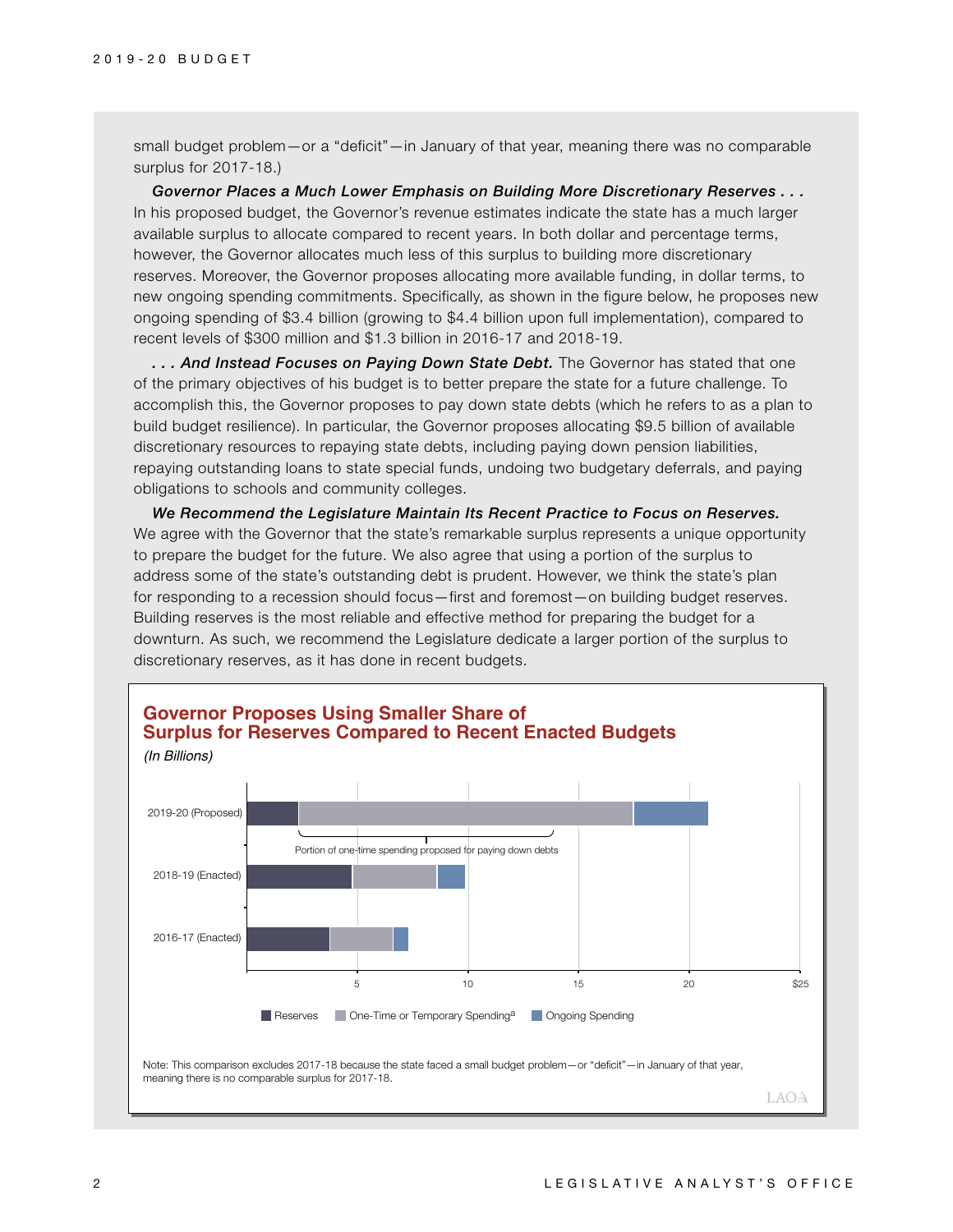This report presents our office's independent assessment of the condition of the state General Fund budget through 2022-23 under the Governor's May Revision proposals. As is our practice at the May Revision, our assessment is based on: (1) one set of economic conditions (in this outlook, a continued growth scenario), (2) implementation of the Governor's policy proposals, and (3) our own estimates of the future costs of state programs.

The first section of this report analyzes the near-term budget condition under our revenue estimates and those of the administration. The second section analyses how the budget would fare under our estimates of revenues and expenditures assuming the economy continues to grow. The third section analyzes the extent to which the Governor's May Revision proposals prepare the budget for a future budget problem.

## NEAR-TERM BUDGET CONDITION

#### *Under Our Estimates, 2019-20 Ends With Nearly \$1 Billion Higher Surplus.*

Figure 1 compares our office's bottom-line estimates of the budget's condition to the administration's estimates. Relative to the Department of Finance (DOF), we estimate 2019-20 would end with \$961 million more in the Special Fund for Economic Uncertainties (SFEU). The SFEU—the state's discretionary reserve—represents the difference between state spending and state resources for a given fiscal year. The key reason our SFEU

balance is higher is that our estimates of revenues are somewhat higher than the administration's estimates. Consequently, under our assessment, the Legislature has a roughly \$22 billion surplus available to allocate in 2019-20, rather than the roughly \$21 billion surplus under the administration's estimates.

**Total Reserves. Figure 2 compares how the** state's total reserve balances would differ under the LAO and DOF estimates of revenues (assuming all of the Governor's May Revision proposals are in place). Total reserve balances under our office's revenue estimates would be about \$20.2 billion at the end of 2019-20, compared to \$19.5 billion under the Governor's estimates. This difference is the net result of four factors:

### **Figure 1**

### **Comparing LAO and DOF Near-Term General Fund Budget Outlooks**

*(In Millions)*

|                                                                                 | <b>LAO</b>                |                            | <b>DOF</b>                |                            |
|---------------------------------------------------------------------------------|---------------------------|----------------------------|---------------------------|----------------------------|
|                                                                                 | 2018-19<br><b>Revised</b> | 2019-20<br><b>Proposed</b> | 2018-19<br><b>Revised</b> | 2019-20<br><b>Proposed</b> |
| Prior-year fund balance                                                         | \$11,213                  | \$6,561                    | \$11,419                  | \$6,224                    |
| Revenues and transfers                                                          | 138,388                   | 144,478                    | 138,046                   | 143,839                    |
| Expenditures                                                                    | 143,039                   | 147,048                    | 143,241                   | 147,033                    |
| Ending fund balance                                                             | \$6,561                   | \$3,991                    | \$6,224                   | \$3,031                    |
| Encumbrances                                                                    | \$1,385                   | \$1,385                    | \$1,385                   | \$1,385                    |
| <b>SFEU balance</b>                                                             | 5,176                     | 2,606                      | 4,839                     | 1,646                      |
| DOF = Department of Finance and SFEU = Special Fund for Economic Uncertainties. |                           |                            |                           |                            |

#### **Figure 2**

## **Comparing Total Reserve Balances Under LAO and DOF Budget Outlooks**

*(In Millions)*

| <b>Reserves at End of 2019-20</b>                                                                                       | <b>LAO</b> | DOF      |  |
|-------------------------------------------------------------------------------------------------------------------------|------------|----------|--|
| <b>BSA balance</b>                                                                                                      | \$16,372   | \$16,515 |  |
| <b>SFEU</b> balance                                                                                                     | 2.606      | 1,646    |  |
| Safety Net Reserve balance                                                                                              | 900        | 900      |  |
| School reserve balance                                                                                                  | 313        | 389      |  |
| <b>Total Reserves</b>                                                                                                   | \$20,191   | \$19,450 |  |
| DOF = Department of Finance; BSA = Budget Stabilization Account;<br>and SFEU = Special Fund for Economic Uncertainties. |            |          |  |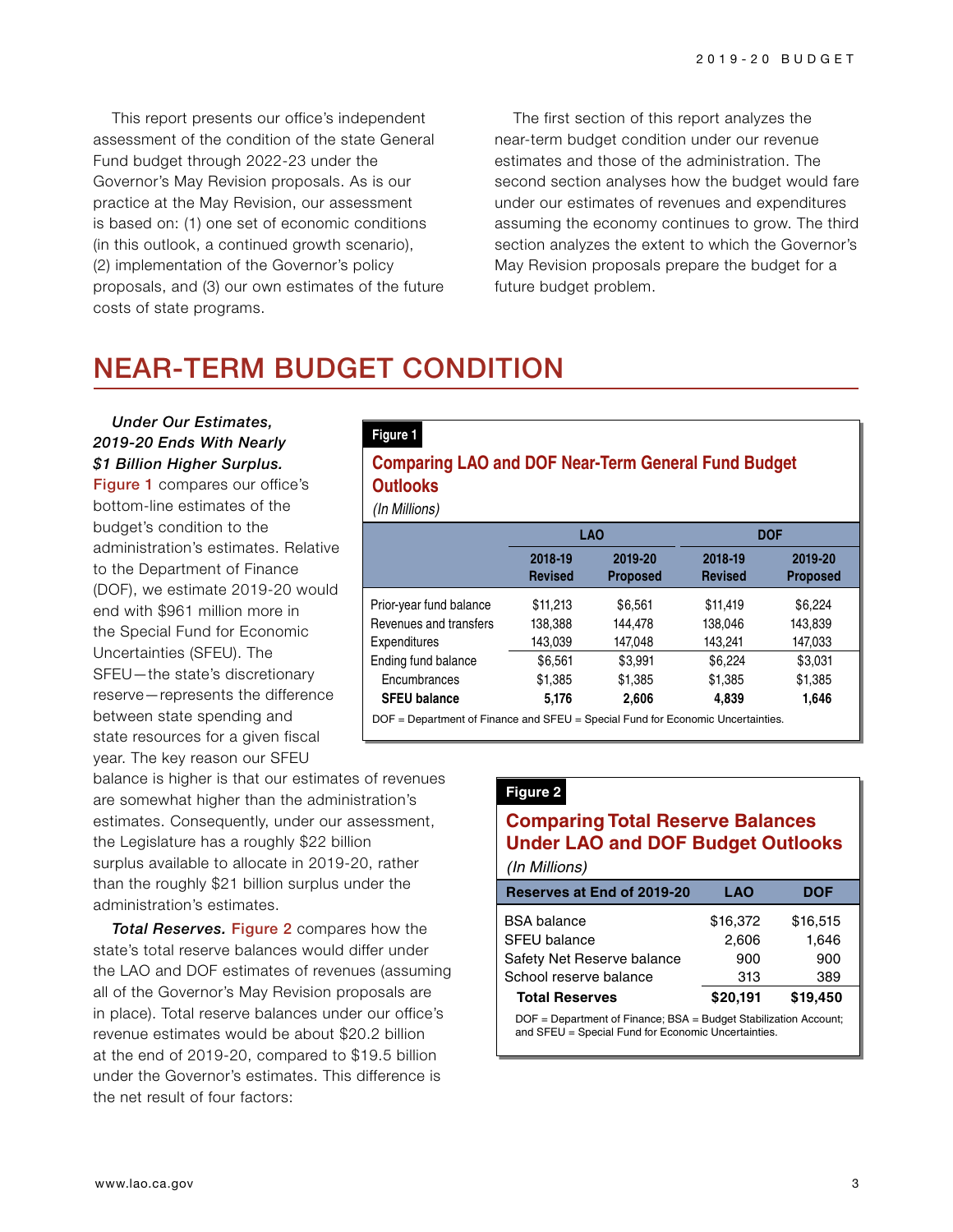- *Slightly Lower Budget Stabilization Account (BSA) Balance.* The BSA is the state's general purpose constitutional reserve. Proposition 2 (2014) outlines a set of complicated formulas that require minimum deposits into the BSA each year. (The formulas also require the state to pay down a certain amount of eligible debts each year.) In addition to these required deposits, the state is permitted to make additional optional deposits into the account. Under our estimates of revenues—particularly lower estimates of capital gains revenues—the BSA balance would be nearly \$150 million lower at the end of 2019-20 than under the Governor's revenue estimates.
- *Higher SFEU Balance.* The state's other primary general purpose reserve account is the SFEU. Unlike the BSA, which has restrictions on withdrawals, the Legislature has wide discretion to use the funds in the SFEU. As described above, under our revenue

estimates, the SFEU balance would be about \$1 billion higher at the end of 2019-20 than it would be under the Governor's estimates.

- *Unchanged Safety Net Reserve.* The 2018-19 budget created the Safety Net Reserve to set aside funds for future costs of two programs—California Work Opportunity and Responsibility to Kids (CalWORKs) and Medi-Cal—in the event of a recession. The Governor proposes depositing \$700 million into this account to bring its total balance to \$900 million.
- *Slightly Lower School Reserve.* In addition to creating new rules for depositing funds into the BSA, Proposition 2 established a specific statewide school reserve (the Public School System Stabilization Account). This school reserve is governed by a separate set of formulas. Under our estimates of revenues, the deposit into the school reserve would be \$76 million lower than under the administration's estimates.

## LONGER-TERM BUDGET CONDITION

To evaluate the effect of the administration's policy proposals on the state's fiscal condition over the next few years, both our office and the administration produce a multiyear budget outlook in May. Both of these outlooks assume the economy continues to grow, although we have differences in our respective approaches to and conclusions about what that growth could look like. In this section, we present our longer-term budget outlook under our set of economic assumptions and compare our estimates to the administration's forecast.

*Operating Surpluses Assuming Economic Growth.* The left side of Figure 3 displays our office's outlook for the General Fund. The top part of each bar shows our projection of the annual BSA deposit. The bottom part of each bar shows the annual operating surplus (the amount by which projected revenues exceed expenditures or the annual change in the SFEU). This indicates that—under this set of economic assumptions the state's budget has the capacity to pay for the

Governor's May Revision proposals and still have a couple billions of dollars annually to build additional reserves or make additional commitments. These surpluses are significantly larger than those displayed by the administration in its multiyear estimates. The administration's estimates of the operating surplus are in the hundreds of millions of dollars. There are two major factors that drive these differences: (1) our office's higher estimates of revenues (particularly in the out years) and (2) our office's lower estimates of spending on health and human services programs.

*Surpluses Are Lower Assuming No Sunsets.* Importantly, the left side of Figure 3 includes the Governor's proposal to sunset four major categories of program expenditures in 2021 and 2022. The Governor's sunset proposals are to: (1) use Proposition 56 (2016) funding for General Fund cost increases in Medi-Cal, (2) make the restoration of In-Home Supportive Services service hours temporary, (3) make new insurance subsidies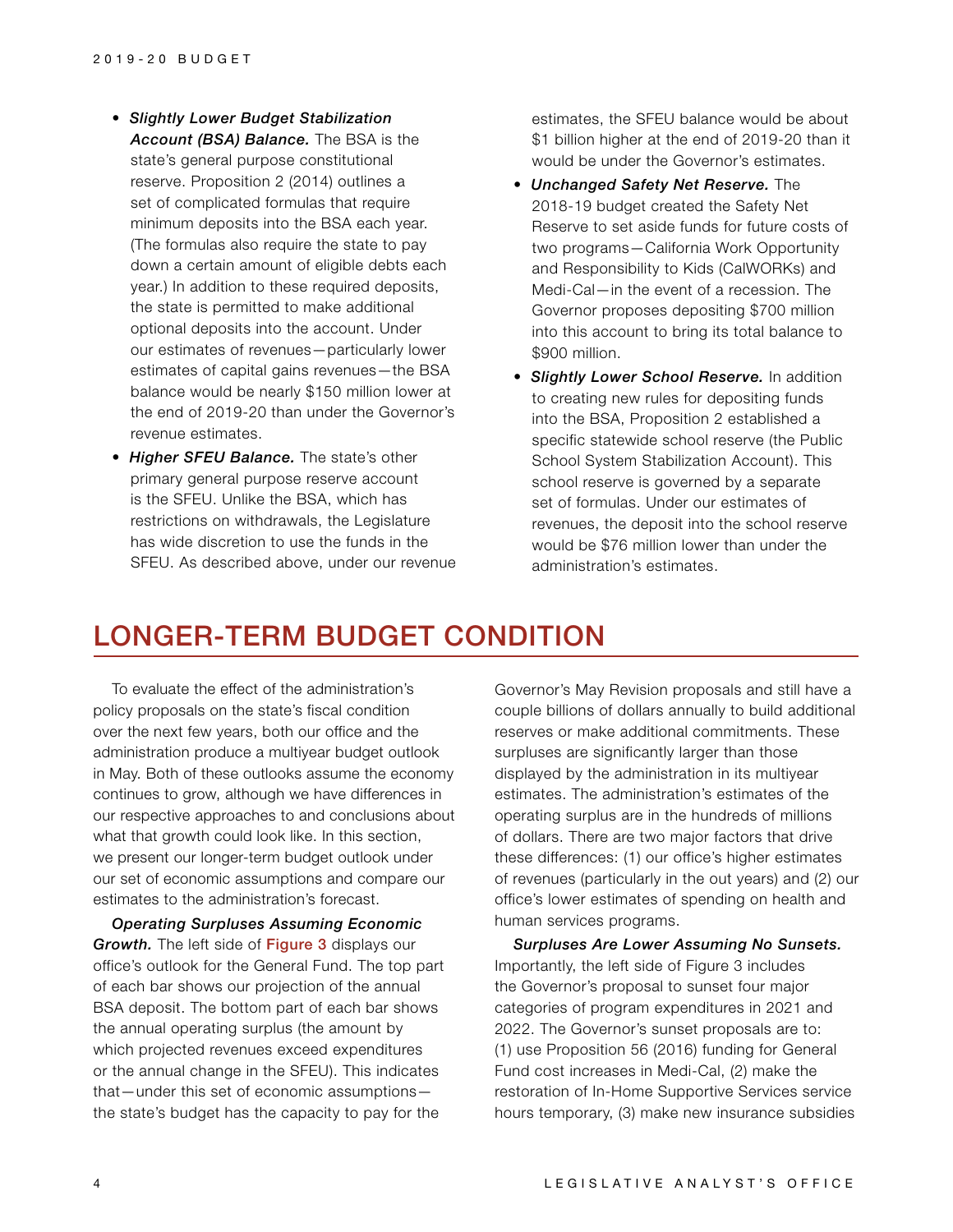temporary, and (4) make new supplemental rate increases for developmental services providers temporary. Absent these sunsets, a structural deficit would emerge under his policy plans and revenue estimates. The right side of Figure 3 shows the budget's multiyear condition, under our estimates, if the Legislature chose not to implement these sunsets. As the figure shows, our estimates of the budget's condition suggest the state has the capacity to implement the Governor's May Revision proposals without sun setting these program expenditures.

*Positive General Fund Situation Reflects a Number of Factors.* This budgetary outlook is positive. It is the result of three important factors and assumptions:

• *Continued Economic and Revenue Growth.* The budget surpluses displayed in Figure 3 rely on a specific economic scenario. That economic scenario assumes U.S. gross domestic product grows at nearly 2 percent annually over the next five years, wages and salaries continue to grow above 3 percent annually, the stock market remains mostly flat, and many other conditions persist. Under our

models, this fairly positive economic picture would result in moderate revenue growth over the period.

• *Lower Growth in General Fund Spending on Schools and Community Colleges.*

Under the rules of Proposition 98 (1988), the state must provide a minimum funding level to schools and community colleges each year. This minimum level is met through a combination of General Fund spending and local property tax revenue. In the past couple of years, we have revised our projections of growth for the General Fund share of the minimum funding level downward. For example, in our May 2017 outlook, we estimated General Fund growth would average 3.6 percent per year over the outlook period. Our May 2018 outlook, we estimated annual growth of 3.4 percent. This May, we estimate General Fund spending on schools and community colleges would grow 2.9 percent over the outlook period. This primarily reflects slower projected growth in General Fund revenue and faster growth in local property tax revenue compared to

#### **Figure 3**

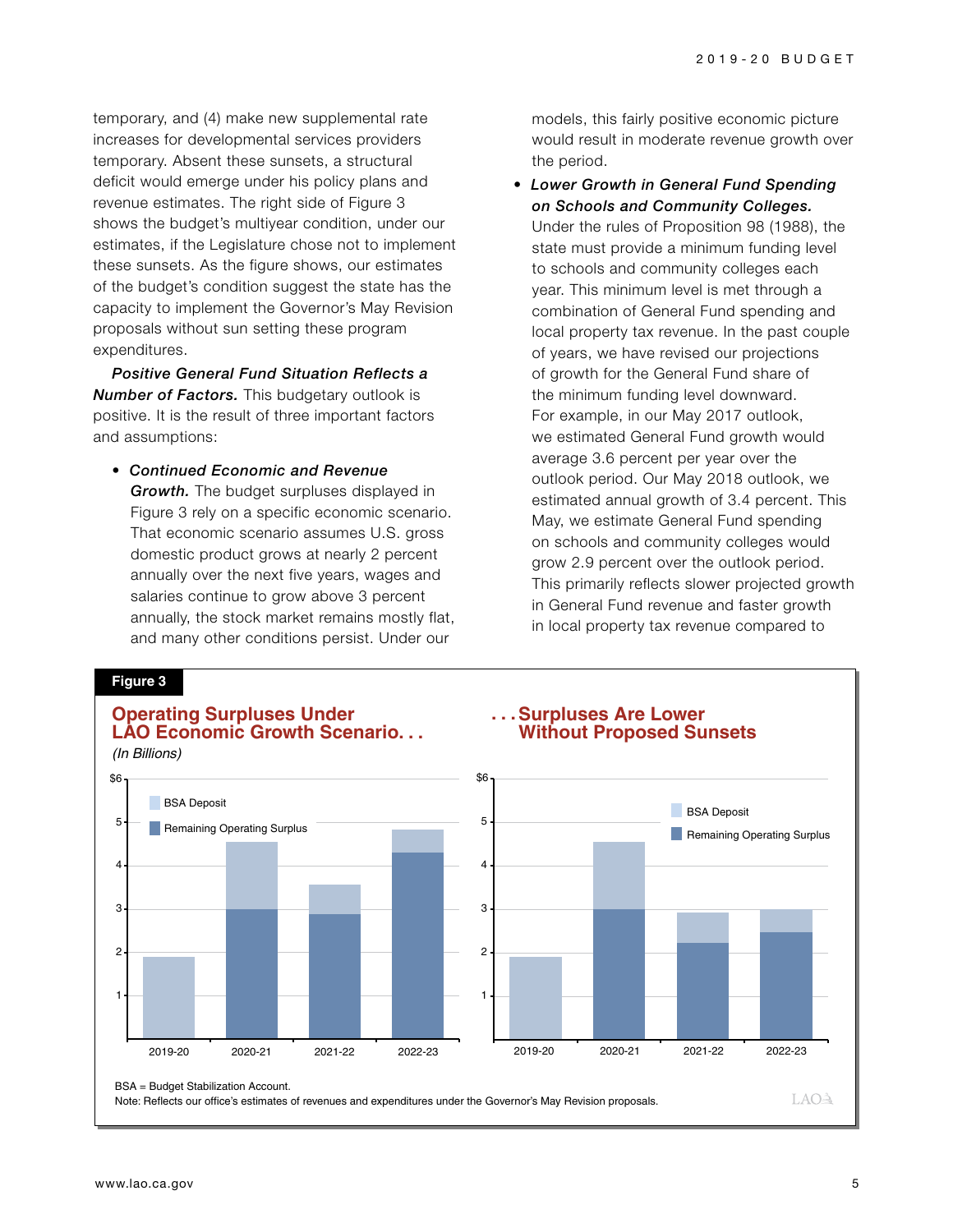previous outlooks. This slower growth in school spending contributes to the budget's better condition. (Overall growth in funding for schools and community colleges—including local property tax revenues—would be higher than 3 percent under our outlook.)

• *Lower Growth in Medi-Cal.* The Governor's proposed budgets in both January and May reflected significantly lower Medi-Cal costs than had been anticipated by recent budgets and administration estimates. Under our outlook, a portion of this baseline adjustment results in lower ongoing costs to the Medi-Cal program. This improves the budget's multiyear condition by hundreds of millions of dollars relative to our previous estimates.

### **LAO Comments**

*Budget Outlook Continues to Be Positive.* Our office produces a multiyear assessment of the state's budget condition twice annually. For several years, these outlooks have indicated the budget picture is positive and this assessment continues to hold today. As this analysis has shown, the Governor's approach to focus new spending commitments on one-time purposes, rather than ongoing ones, contributes to a budget picture that reflects operating surpluses assuming the economy continues to grow. That said, the economic picture can change quickly. If the growth of California's economy slows in the coming years, the budget picture will be very different from what we have displayed here.

*State Faces a Number of Cost Pressures Not Reflected in This Analysis.* Our multiyear budget analyses often emphasize the risks the state could face in a recession or economic slowdown. However, even under the precise economic conditions assumed in this outlook, we think the budget could face unexpected cost increases (and lower surpluses) than we are currently displaying. There are a number of reasons this could occur, including:

• *Disaster(s).* Our outlook assumes the state faces no major disaster in the coming years, such as an earthquake or catastrophic wildfire, similar to the Camp, Woolsey, and

Hill fires that occurred in November 2018 or the Tubbs wildfire in October 2017. Such an occurrence could occur, however, and the associated state costs would be hundreds of millions or even a billion dollars.

• *Unexpected Cost Increases.* This outlook provides the Legislature with our best estimate of future costs based on currently available data. We do not build in an assumption about unexpected costs. In recent years, however, unexpected costs have occurred and been sizable. For example, the 2017-18 budget reflected a \$1.8 billion unexpected cost increase in the Medi-Cal program due to a one-time retroactive payment of drug rebates and an administrative error. (That said, the state also sometimes revises costs downward—as the administration did with Medi-Cal costs this year—and such downward revisions would result in a budget condition that is better than what we have currently displayed.)

*Our Multiyear Outlook Does Not Reflect Intent for Future Augmentations.* The operating surpluses in this section reflect no additional budget commitments after 2019-20. That is, we assume no additional program or benefit expansions occur after this budget is passed. In some cases, however, the Legislature has signaled that it intends to make additional programmatic commitments. For example, the 2018-19 budget package included statutory intent language stating the Legislature's goal to increase CalWORKs grants to ensure participating families' incomes are above 50 percent of the federal poverty level by 2020-21. The Governor also has stated he intends to propose further program augmentations. For example, in this budget, the Governor has noted his goal for providing universal preschool to all children in California and has proposed funding to develop a plan to achieve this goal (including revenue options). Future augmentations (if not fully offset by new revenues) would reduce the operating surpluses we display here.

*Recommend the Legislature Maintain Some Operating Surplus Capacity for Future Years.*  The Governor's May Revision proposes new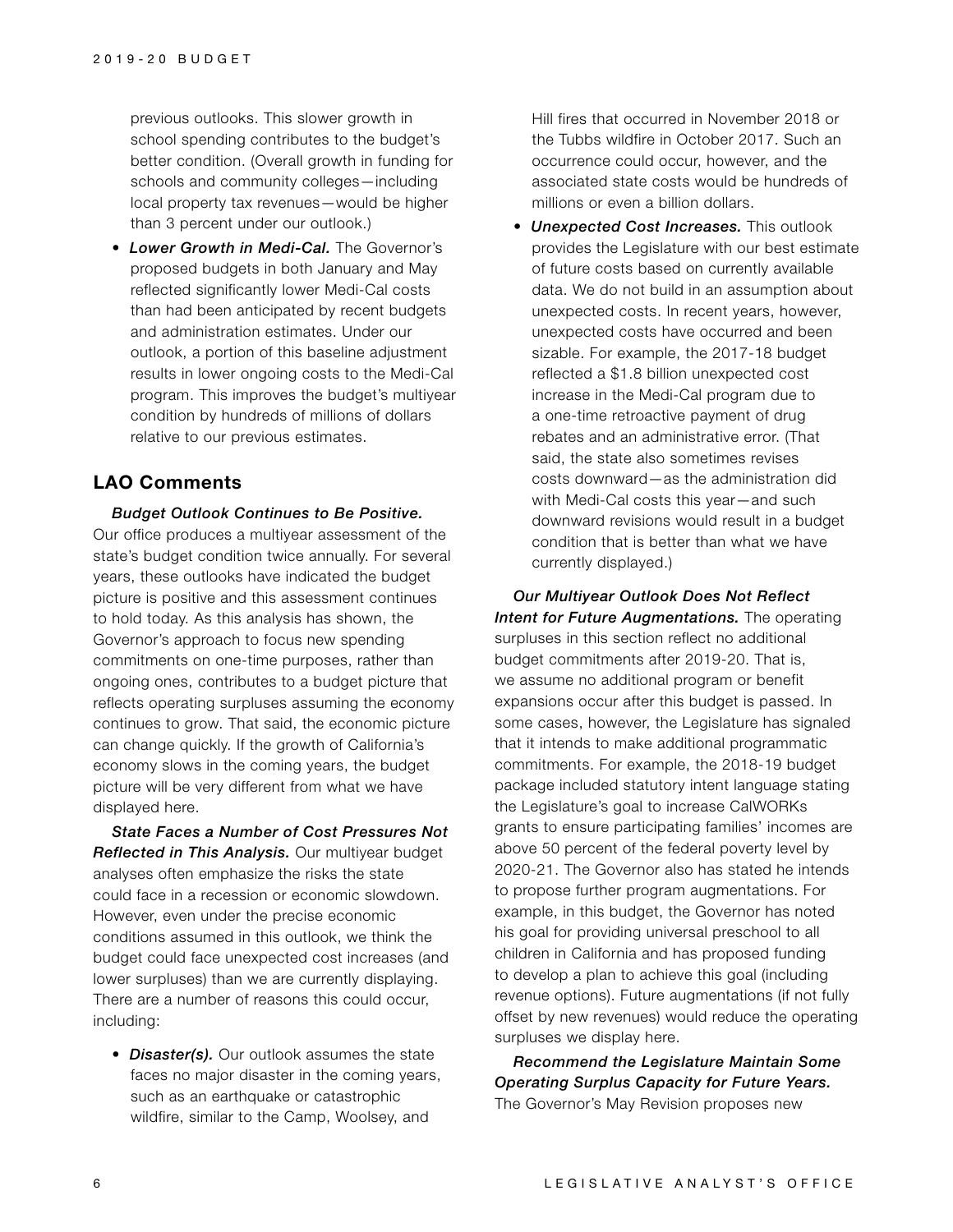ongoing spending while treating some existing programmatic commitments and cost pressures such as provider payment increases in Medi-Cal and developmental services—as temporary. Given these programs have been priorities of the Legislature in recent years, we do not think the Legislature should take this approach. In building its multiyear plans and assumptions, we recommend the Legislature use estimates of ongoing spending that reflect the full cost pressures associated with the budget's commitments—in

this case, assuming the sunsets are not enacted. Moreover, given the various unexpected cost increases the state could face in the future, we suggest the Legislature build positive operating surpluses into its planning estimates. Given these considerations, we recommend the Legislature adopt a final budget package with a level of ongoing spending that is no higher than currently proposed by the Governor (in 2019-20 this level of ongoing spending is \$3.4 billion—projected to grow to \$4.4 billion—upon full implementation).

## PREPARING THE BUDGET FOR THE FUTURE

Throughout this budget process—as in recent years—there has been significant discussion about whether the state budget is prepared to weather a recession. In our previous work (*Building Reserves to Prepare for a Recession* and *The 2019-20 Budget: California's Fiscal Outlook*), we estimated the state would need between \$20 billion and \$40 billion in reserves to avoid major spending reductions, tax increases, or cost shifts in a recession. The Governor has stated that one of the primary objectives of his budget is to better prepare the state for such a future challenge. To do this, the administration uses a substantial portion of the expected surplus to pay down state debts and liabilities. In February, we offered the Legislature alternative debt and liability payment options that would provide greater General Fund benefits. (More information about our alternative options can be found in *The 2019-20: Structuring the Budget: Reserves, Debt and Liabilities*.) However, in that report we did not assess whether the Governor's approach accomplishes this stated objective. In this section, we analyze how well the Governor's budget proposals prepare the budget to weather a recession.

## **How Recent Budgets Have Prepared for Future Challenges**

*Recent Budgets Have Focused on Building Reserves to Prepare for the Future . . .* Budget reserves are monies set aside for future use, like a household's savings account that is dedicated to emergencies. Reserves help insulate the budget

from temporary shortfalls, delaying or mitigating the need for the Legislature to make difficult choices, including spending reductions and tax increases. In recent years, when significant resources have been available, the Legislature has focused on building more reserves to prepare the budget for the future.

*. . . And Focused New Commitments on One-Time Purposes.* One-time programmatic spending also benefits the budget in the event of a budget problem. One-time spending has one of the benefits of reserves (it reduces the size of a future budget problem) but not the other benefit of reserves (holding money available to spend on programs in the future). In recent budgets, the Legislature has focused new spending commitments on one-time purposes and generally limited the amount of new increases in ongoing spending.

**Figure 4** (see next page) shows how recent budgets have allocated available discretionary resources (the "surplus"). In 2016-17, we estimate the Legislature had \$7.3 billion available for new discretionary spending increases and in 2018-19 nearly \$10 billion available. In each of these budgets, the Legislature committed roughly half of the surplus to increasing reserves. These budgets also committed a relatively small amount of new resources to ongoing spending—\$300 million and \$1.2 billion, respectively. (This comparison excludes 2017-18 because the state faced a small budget problem—or a deficit—in January of that year, meaning there is no comparable surplus for 2017-18.)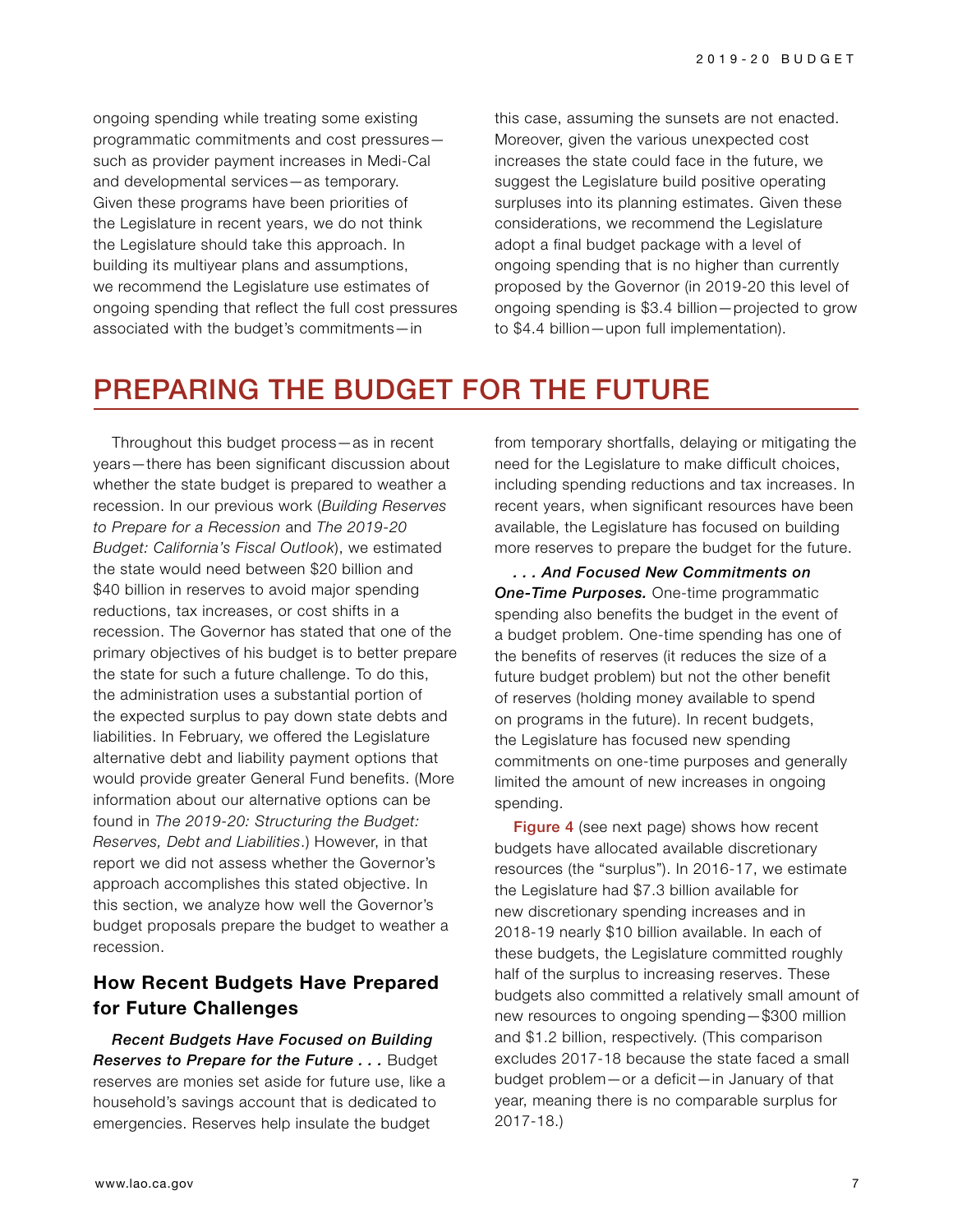#### **Figure 4**

#### **How Recent Budgets Have Allocated a Surplus**

*(In Billions)*



## **The Governor's New Approach to Preparing the Budget**

*Governor Places a Much Lower Emphasis on Building More Discretionary Reserves . . .* We estimate the Governor's May Revision had a significant budget surplus of nearly \$21 billion. **Figure 5** shows how the Governor allocates that surplus and compares the proposed allocation to recent enacted budgets. As the figure shows, in both numerical and proportional terms, the Governor allocates a much smaller share of discretionary resources to reserves than previous budgets enacted. In dollar terms, the Governor proposes much more one-time and ongoing spending. That said, within one-time or temporary spending, the Governor allocates \$9.5 billion to paying down state debts (which we discuss in greater detail later in this brief).

*. . . But Required Reserve Deposits*  Are Somewhat Higher. In Figures 4 and 5, discretionary reserves have two components: the total balance in the SFEU and optional reserve deposits (which includes optional deposits into the BSA, as well as any deposit into the Safety Net Reserve). Mandatory reserve deposits (under the rules of Proposition 2), however, also increase total state reserves. (Generally, mandatory reserve deposits are higher when revenues estimated for the upcoming fiscal year are higher.) Figure 6 compares recent budgets' constitutionally required reserve deposits to the 2019-20 May Revision estimate. As the figure shows, while the Governor is proposing significantly less in discretionary reserve deposits for 2019-20 compared to other recent budgets, the Governor's budget does include a slightly larger mandatory reserve deposit. This is largely because the Governor anticipates more revenues for the upcoming fiscal year, particularly revenues from capital gains.

*Instead of Building Discretionary Reserves, Governor Focuses on Paying Down State*  **Debt.** The Governor proposes to pay down state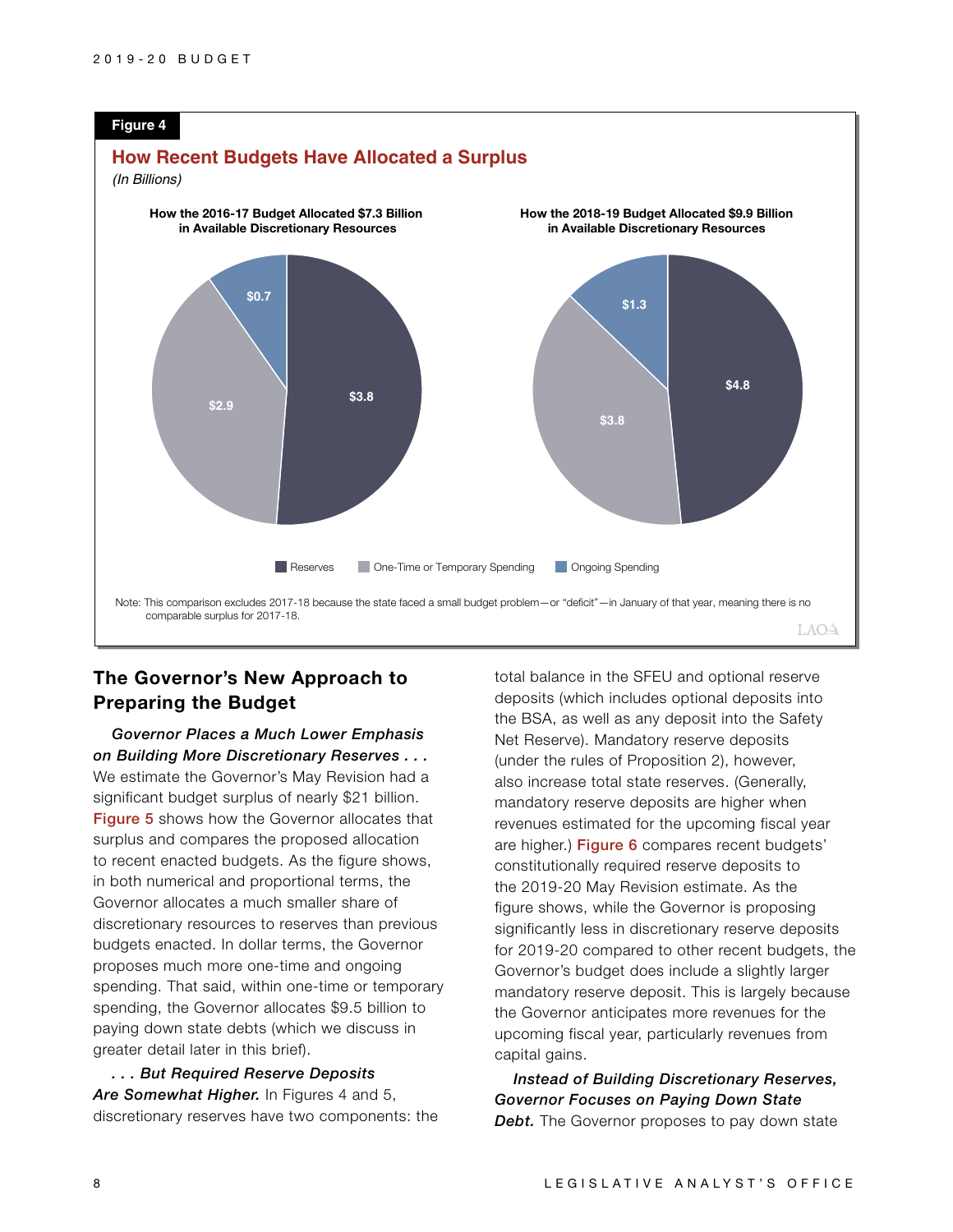

LAOA

#### **Figure 6**

## **Reserve Deposits in Recently Enacted Budgets**

*(In Billions)*



SFEU = Special Fund for Economic Uncertainties and BSA = Budget Stabilization Account.

Note: This comparison excludes 2017-18 because the state faced a small budget problem—or "deficit"—in January of that year, meaning there is no comparable surplus for 2017-18.

LAOA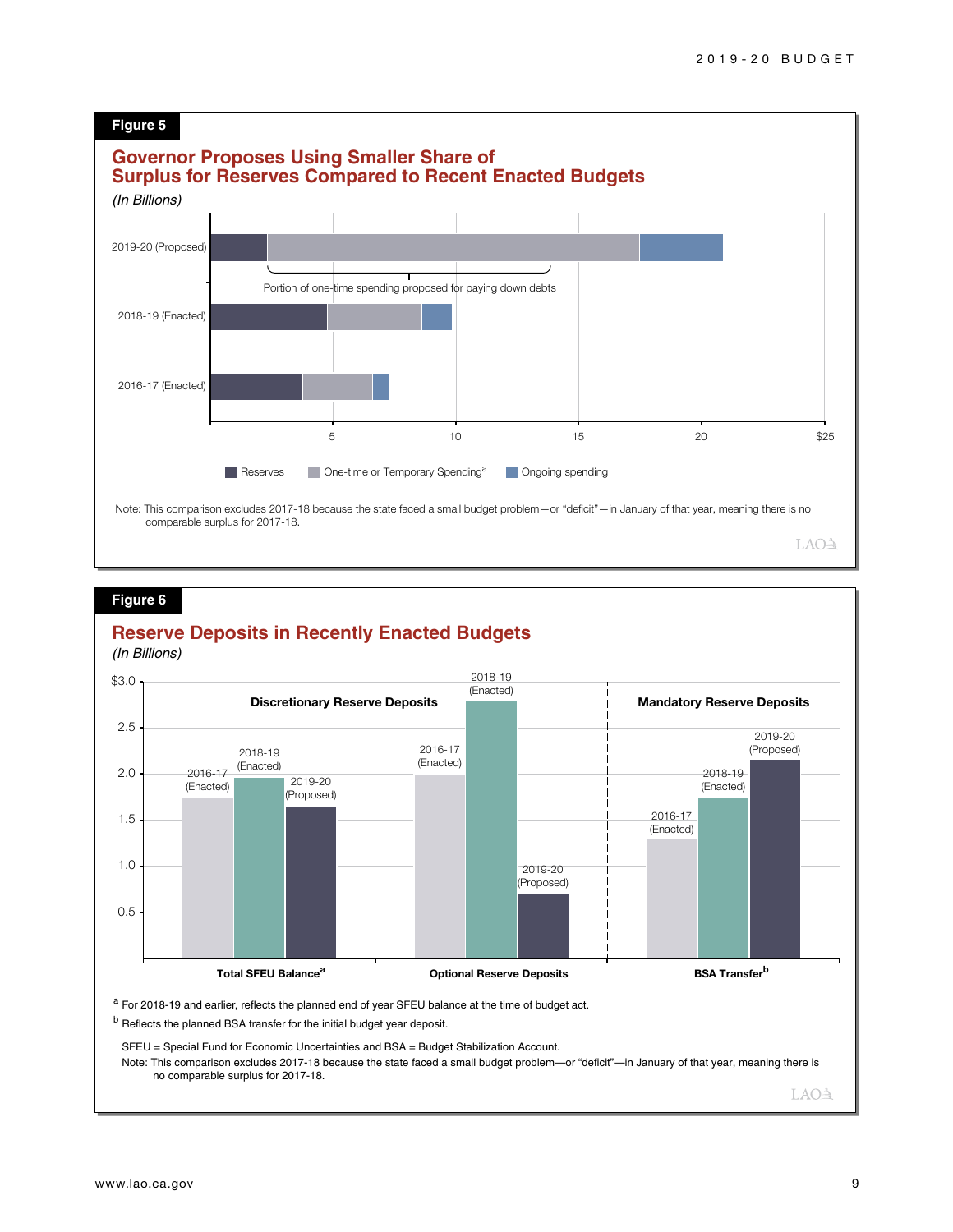debts to improve the budget's condition (which he refers to as a plan to build budget resilience). In particular, the Governor proposes allocating \$9.5 billion of available discretionary resources to repaying state debts. The Governor also allocates \$2.2 billion in constitutionally required debt payments under the rules of Proposition 2. While Proposition 2 determines the minimum amount that must be spent on debt payments, the measure gives the Legislature flexibility on how to allocate those payments (among eligible uses). Figure 7 summarizes how the administration proposes allocating these payments. (In addition to the payments described above, the 2019-20 budget will repay additional billions of dollars in debt, such as debt service on bonds, on a mandatory basis. We do not include these annual, mandatory debt repayments in our description of the Governor's debt package.)

*Proposed Debt Package Largely the Same as January.* The only new debt proposal in the May Revision is to pay \$25 million toward the University of California Retirement Plan unfunded liability. While the amount and composition— Proposition 2 or discretionary—of other debt

#### **Figure 7**

### **Governor's Debt and Liability Repayment Proposals in 2019-20 May Revision**

*(In Millions)*

| Liability Type                                                                               | Liability Owed by | <b>Discretionary</b> | <b>Proposition 2</b><br><b>Debt Payments</b><br>(Mandatory) |  |
|----------------------------------------------------------------------------------------------|-------------------|----------------------|-------------------------------------------------------------|--|
| <b>Retirement Liabilities</b>                                                                |                   |                      |                                                             |  |
| CalPERS                                                                                      | State             | \$3,000              |                                                             |  |
| CalSTRS                                                                                      | State             |                      | \$1,117                                                     |  |
| CalSTRS                                                                                      | School districts  | 2,300                |                                                             |  |
| <b>OPEB</b>                                                                                  | State             |                      | 260                                                         |  |
| <b>UCRP</b>                                                                                  | Universities      | 25                   |                                                             |  |
| <b>Budgetary Liabilities</b>                                                                 |                   |                      |                                                             |  |
| Pension deferral                                                                             | State             | 707                  |                                                             |  |
| Payroll deferral                                                                             | State             | 973                  |                                                             |  |
| Special fund loans                                                                           | State             | 1,283                |                                                             |  |
| Weight fee loans                                                                             | State             | 886                  |                                                             |  |
| Settle up                                                                                    | State             | 297                  | 390                                                         |  |
| CalPERS borrowing plan                                                                       | State             |                      | 390                                                         |  |
| <b>Totals</b>                                                                                |                   | \$9,471              | \$2,157                                                     |  |
| $OPEB = other post-employment benefits and UCRP = University of California Retirement Plan.$ |                   |                      |                                                             |  |

proposals changed somewhat under the May Revision, the major proposals are largely unchanged. We described these proposals in depth in our report *The 2019-20 Budget: Structuring the Budget: Reserves, Debt and Liabilities*. We also summarize them—and their potential benefits—in the nearby box.

#### **LAO Comments**

Compared to recent budgets, which have focused on building reserves as the primary mechanism to prepare the budget for the future, the Governor emphasizes paying down debts. We summarize our assessment of whether these proposals better prepare the budget for addressing a future budget problem in Figure 8 (see page 12).

*Some of the Governor's Approach Makes*  **Sense . . .** Some of the proposed debt repayments improve the budget's bottom-line condition and we believe those are good ideas. Most notably, the proposed supplemental payment to the California Public Employees' Retirement System will reduce the system's unfunded liability and result in significant state savings over time, which has benefits for the state budget. (Our recent analysis

> on this proposal recommended modifications, but we recommend the Legislature approve this payment in its final budget package.) While the supplemental California State Teachers' Retirement System payment for districts' unfunded liability does not directly lower state costs, reducing schools' costs could put their budgets in better shape to withstand future challenges. Given the state's interest in school districts' financial health, we do not have concerns with this proposal.

*. . . However, Much of the Governor's Approach Does Not Help the Budget Address a Future Problem.* Whereas paying down unfunded pension liabilities better positions the state for addressing a future budget problem, other proposals do not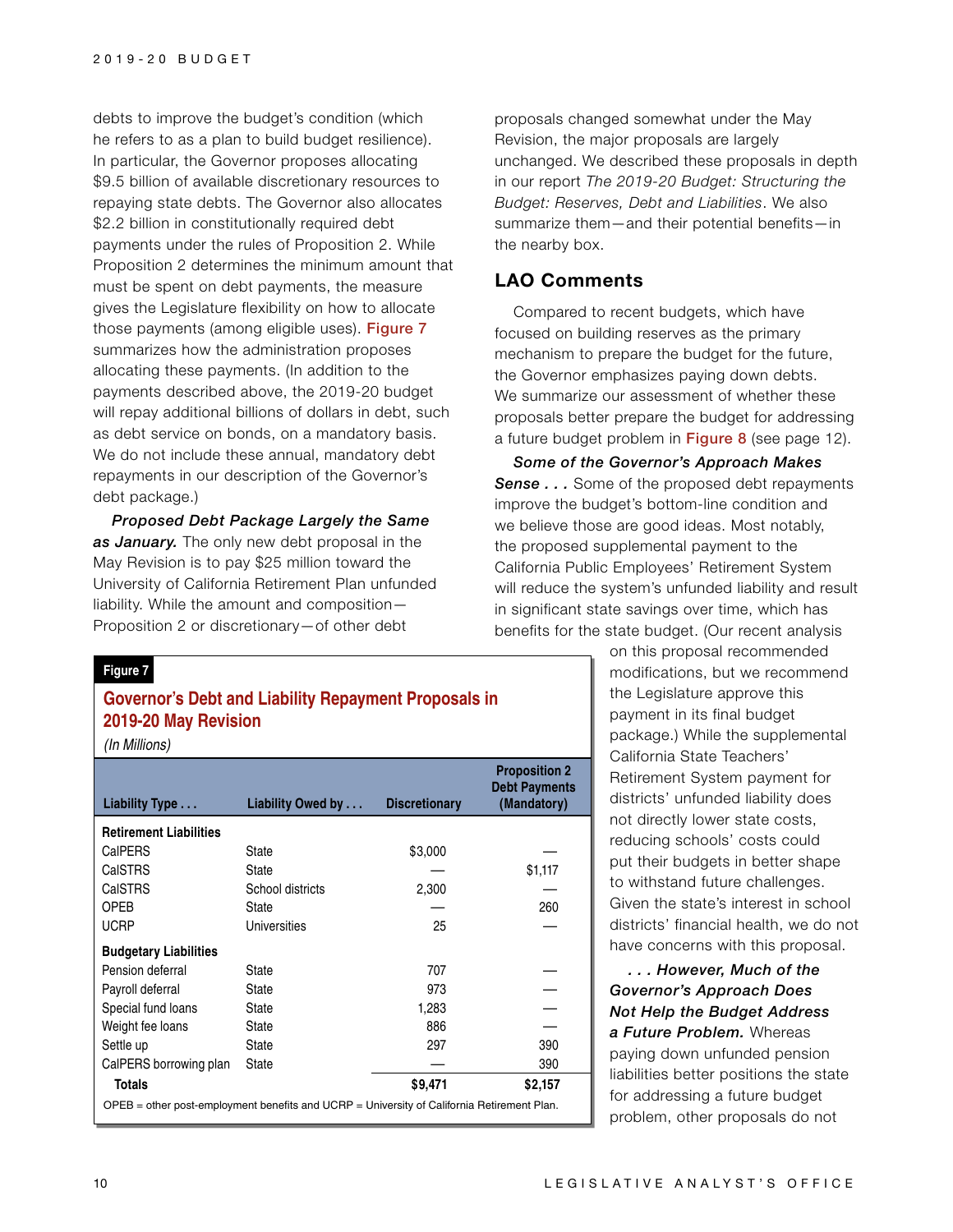have that effect. In particular, repaying special fund loans and undoing two budgetary deferrals only have benefit if the state anticipates using these borrowing mechanisms to address a budget problem again in the future. This approach could be problematic, however, as special fund borrowing could result in negative impacts to those programs. While the state has used these practices in past recessions, we believe they should be a measure

of last resort. Moreover, as described in the nearby box, the state's capacity to borrow from special funds might be more constrained than their balances would indicate.

Paying off the state's remaining settle up to schools also does not help the state address a future budget problem. Settle-up payments do not reduce costs in the long term, nor do they create more cash reserves for the future. Instead, paying

#### **Major Features of The Governor's Debt Package**

Key Components of the Governor's Debt Package. The Governor's debt repayment package has a number of notable features. In particular it includes payments toward:

- **CalPERS.** The California Public Employees' Retirement System (CalPERS) is the state employee pension system. The state of California has full responsibility for CalPERS' \$59 billion unfunded liability. The Governor proposes paying down an additional \$3 billion of this unfunded liability. We estimate the state would save about \$90 million annually beginning in 2020-21 as a result. (These savings would grow over time.)
- *CalSTRS.* The California State Teachers' Retirement System (CalSTRS) is the pension system for California's teachers. Under state law, the state has responsibility for roughly one-third of CalSTRS' \$104 billion unfunded liability and school districts and community colleges share responsibility for the other two-thirds of the liability. The Governor proposes using \$2.3 billion to pay down a share of the districts' CalSTRS unfunded liability and \$1.1 billion to pay down the state's share of the liability. CalSTRS estimates the districts' payments would reduce their costs by a total of \$6.7 billion over the next three decadesreducing districts' annual contributions by about 0.4 percent of payroll. Whether or not the state would achieve savings over the next few decades from paying down a portion of the state's share of the unfunded liability is less certain.
- *Pension and Payroll Deferrals.* To address budgetary shortfalls in the past, the state has made various accounting adjustments to push costs into different fiscal years, providing a significant temporary budgetary benefit. These are called deferrals. The Governor proposes reversing two of the state's outstanding deferrals: (1) a payroll deferral, in which the state employee payroll for June is dated July 1, and (2) a pension deferral, in which the fourth-quarter payment to CalPERS due at the end of June is paid in early July. The cost to undo these actions is \$1.7 billion.
- *Special Fund Loans.* As one of many actions it took in the 2000s to address its budget problems, the state loaned amounts to the General Fund from other state accounts, particularly special funds. The state has been repaying these loans since the end of the Great Recession and the Governor proposes repaying all remaining outstanding special fund loans at a cost of \$2.2 billion. (This figure includes "weight fee loans" as a type of special fund loan.)
- **Settle Up.** A settle-up obligation to schools and community colleges is created when their constitutional minimum spending requirement ends up higher than estimated in the enacted budget. The Governor proposes repaying all outstanding settle up in the 2019-20 budget.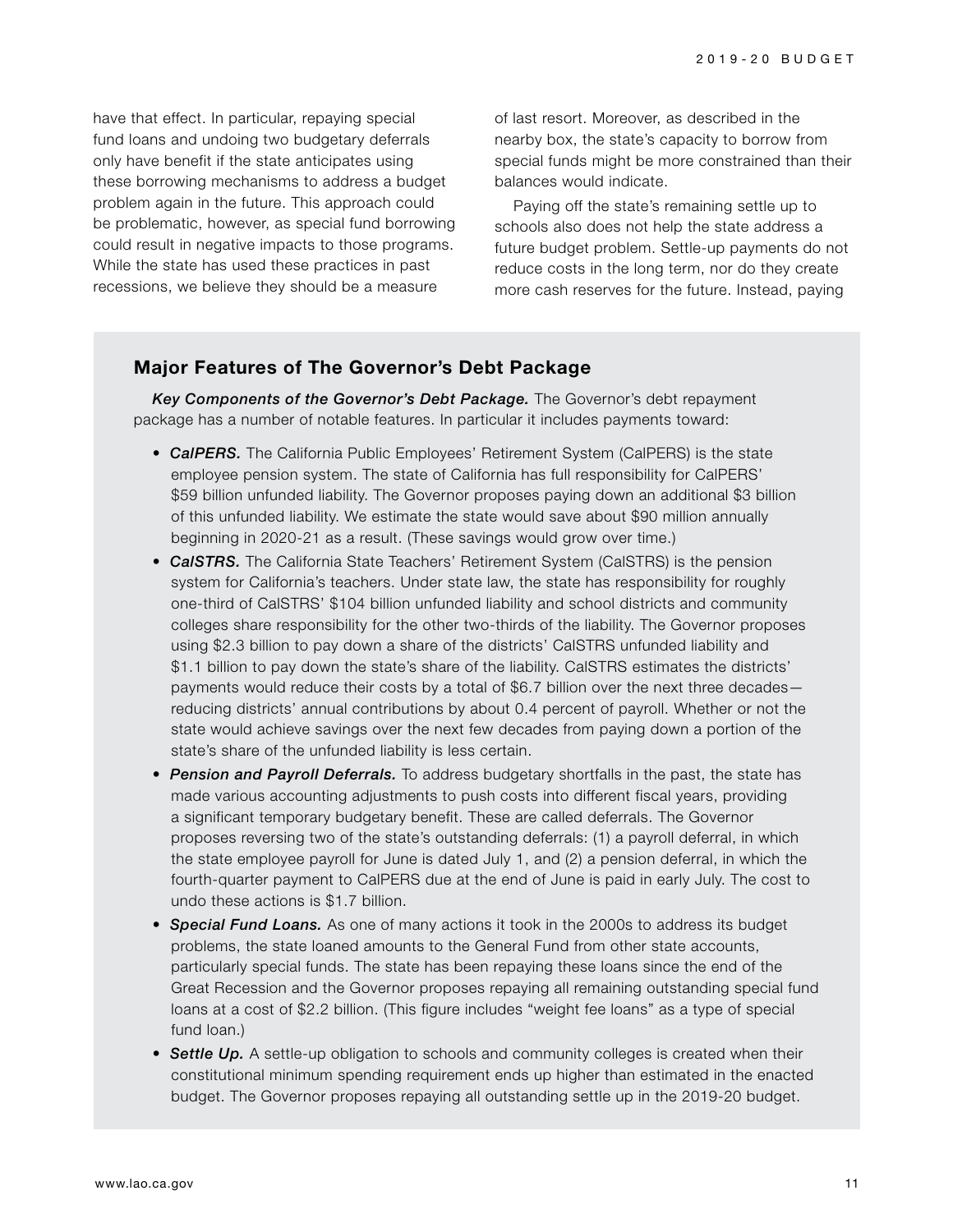#### **Figure 8**

#### **Summary of Assessments of Governor's Debt Package**

| <b>Governor's Proposal</b>                                       | <b>Key Budgetary Advantage for</b><br><b>State or Other Entity</b> | Does This Proposal Allow the State to<br><b>Address a Future Budget Problem?</b>                                                                                  |  |  |
|------------------------------------------------------------------|--------------------------------------------------------------------|-------------------------------------------------------------------------------------------------------------------------------------------------------------------|--|--|
| Pays down CalPERS unfunded liability                             | Saves state money over the long term                               | <b>Yes</b> —Provides significant budgetary savings. Recommend<br>Legislature approve this payment.                                                                |  |  |
| Pays down CalSTRS school district<br>and UCRP unfunded liability | Saves districts and UC money over the<br>long term                 | <b>Somewhat-Could improve districts' and universities'</b><br>financial health, making these entities better prepared for<br>reductions in General Fund spending. |  |  |
| Pays down CalSTRS state unfunded<br>liability                    | Saves state money over the long term                               | Somewhat-Likely will achieve savings, but has a lower<br>chance of doing so over the next few decades compared<br>to CalPERS payment.                             |  |  |
| Undoes budgetary deferrals                                       | Improves state budgetary and<br>accounting practices               | Yes-Allows state to take action again in the future;<br>however, building more reserves would be a more efficient<br>way to achieve the same goal.                |  |  |
| Repays outstanding special fund loans                            | In some cases, allows fund to expand<br>services for fee payers    | <b>Somewhat</b> —Might allow state to borrow again, but funds'<br>future capacity for lending might be more constrained than<br>in the past.                      |  |  |
| Repays outstanding settle up                                     | Supports additional school spending<br>this year                   | No-This action removes the option to provide schools more<br>funding during a fiscal downturn.                                                                    |  |  |
| UCRP = University of California Retirement Plan.                 |                                                                    |                                                                                                                                                                   |  |  |

remaining settle up now reduces the solutions available to the state to mitigate reductions in school funding in the event of a fiscal downturn. Rather than pay off the remaining settle up this year, the state could wait to provide the funding in a year when schools are facing little, or no, increase in funding. Taking this approach could enable schools to maintain ongoing programs that otherwise would be reduced.

*We Recommend the Legislature Maintain Its Recent Practice to Focus on Reserves.* We agree with the Governor that the state's remarkable surplus represents a unique opportunity to prepare

the budget for the future. We also agree that using a portion of the surplus to address some of the state's outstanding debt is prudent. However, we think the state's plan for responding to a recession should focus—first and foremost—on building budget reserves. Building reserves is the most reliable and effective method for preparing the budget for a downturn. As such, we recommend the Legislature dedicate a larger portion of the surplus to discretionary reserves, as it has done in recent budgets.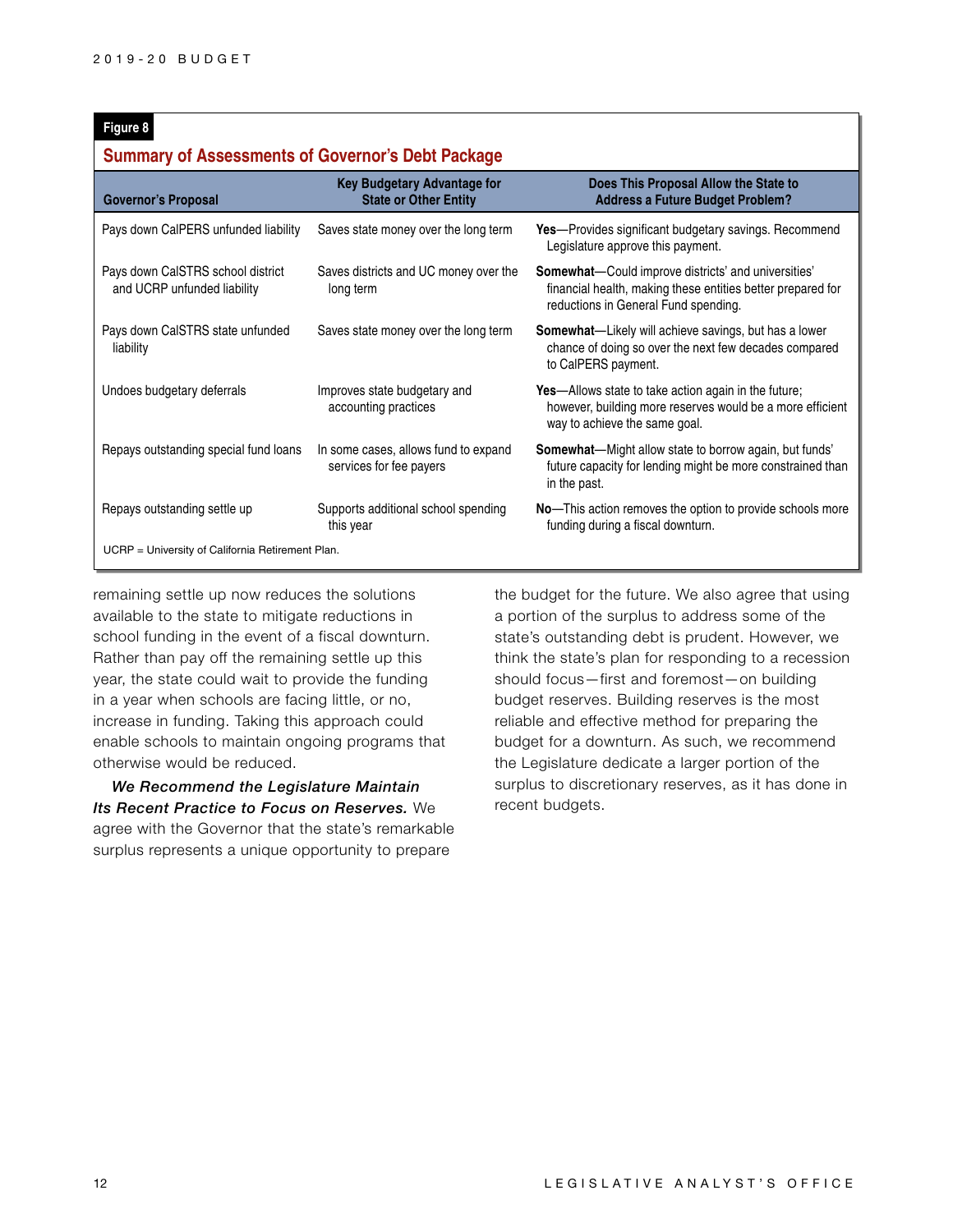#### **How Much of Special Fund Balances Are Available for Borrowing?**

**State Has Repaid Billions of Dollars in Special Fund Loans to the General Fund.** During the dot-com bust and Great Recession, the state borrowed from special funds to help address the General Fund's budget problems. Since the end of the Great Recession, the state has repaid billions of dollars of these special fund loans. In recent years the state also has built significant reserve balances in its special funds—as of the Governor's budget, the projected balance of special fund reserves was \$17 billion at the end of 2019-20.

*To What Extent Are These Special Fund Balances Borrowable?* While special fund reserves in aggregate are significant, not all of this amount is borrowable from a legal perspective or advisable to borrow from a policy perspective. Based on our preliminary analysis, there are several reasons for this:

- *Some Funds Are Not Legally Borrowable.* In recent years, constitutional amendments have prohibited the state from borrowing from most transportation accounts. Major transportation accounts represent over \$5 billion of the special funds' total reserve balance of \$17 billion.
- *Some Funds Have Built Large Balances to Maintain Operations.* In some cases, special funds face volatile or declining revenue sources. These funds have built large balances in order to smooth expenditures in future years when revenues may be lower than today. For example, the Healthcare Treatment Fund, with a balance of \$300 million, receives revenues from taxes on tobacco products. Because tobacco consumption (and associated revenue) is expected to continue to decline in the coming years, the fund has a significant balance in order to maintain current expenditure levels.
- *Some Funds Have Been Allocated, but Not Yet Encumbered.* The Greenhouse Gas Reduction Fund (GGRF) receives auction revenues from the state's cap-and-trade program and reflects a fund balance of about \$1.3 billion. Under both our and the administration's estimates of the Governor's expenditure proposals for the fund, however, GGRF would have an unencumbered balance of less than \$100 million available at the end of 2019-20.
- *Some Funds Faces Structural Deficits.* Many funds have positive reserve balances, but nonetheless face structural deficits. For example, as of the Governor's Budget, the Motor Vehicle Account had a balance of over \$300 million, but faces a structural deficit for future years. Likewise, the Immediate and Critical Needs Account (ICNA), which was created to finance the construction of a number of new courts, has a balance of about \$300 million, but might not have sufficient resources in the future to fund its originally planned projects. (In fact, a key reason ICNA faces these structural issues is that a significant portion of ICNA resources were transferred to the General Fund during the fiscal downturn.) Borrowing from these funds again is possible, but would further exacerbate their existing budgetary problems.